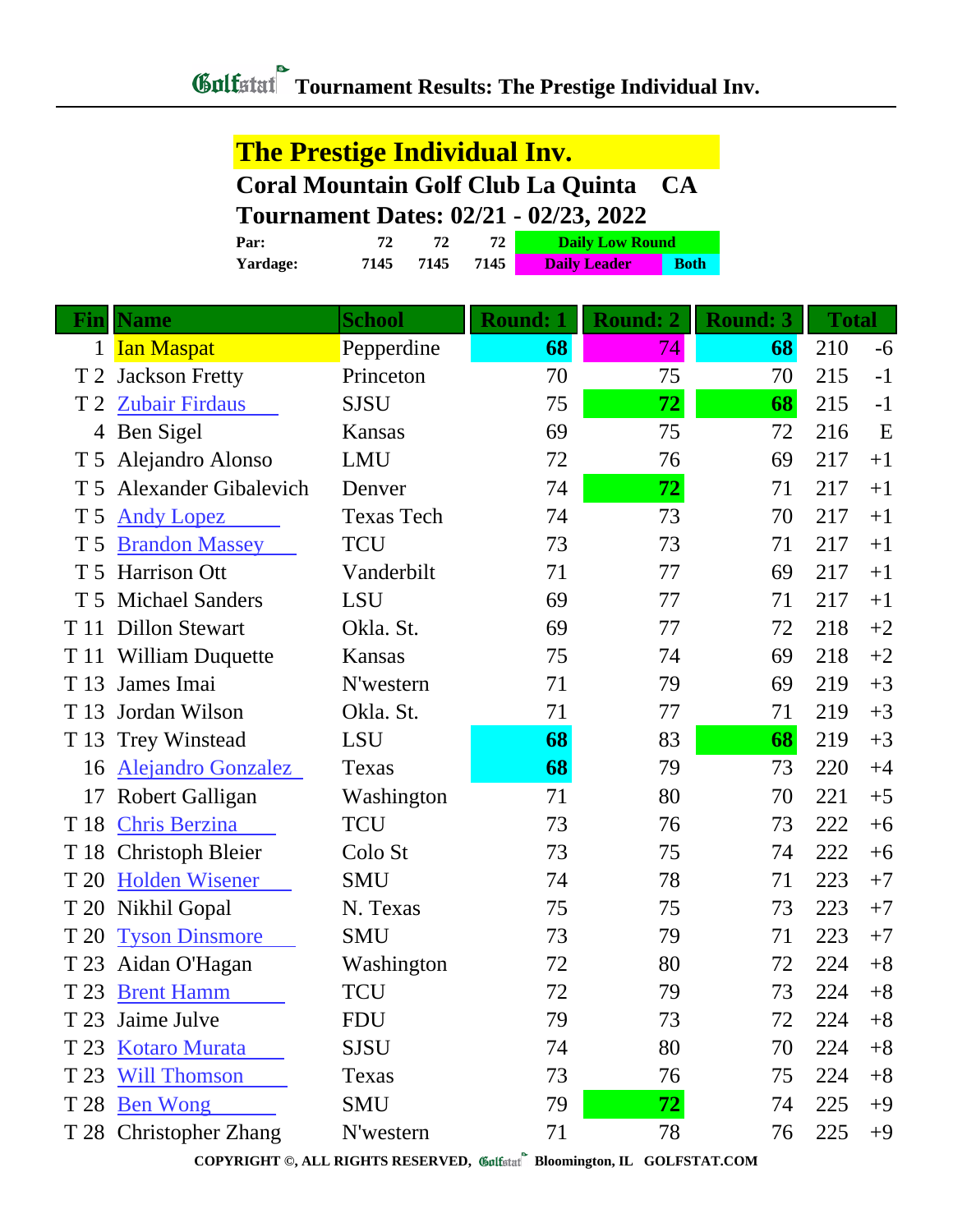| Fin             | <b>Name</b>                 | <b>School</b>   | <b>Round: 1</b> | <b>Round: 2</b> | <b>Round: 3</b> | <b>Total</b> |
|-----------------|-----------------------------|-----------------|-----------------|-----------------|-----------------|--------------|
|                 | T 28 Drew Kim               | Cal Poly        | 76              | 77              | 72              | 225<br>$+9$  |
|                 | T 28 Justin Hastings        | SanDiegoSt      | 76              | 76              | 73              | 225<br>$+9$  |
|                 | T 28 Steven Deutsch         | Long Beach      | 75              | 79              | 71              | 225<br>$+9$  |
|                 | T 28 Wolfgang Glawe         | Kansas          | 73              | 77              | 75              | 225<br>$+9$  |
|                 | T 34 Leon Heitz             | <b>FDU</b>      | 84              | 74              | 69              | 227<br>$+11$ |
|                 | T 34 Mason Greene           | <b>UCLA</b>     | 79              | 80              | 68              | 227<br>$+11$ |
|                 | T 34 Ty Griggs              | <b>UCLA</b>     | 74              | 82              | 71              | 227<br>$+11$ |
| T 37            | <b>Caden Christopherson</b> | <b>TCU</b>      | 77              | 80              | 71              | $228 + 12$   |
| T 37            | Skyler Ngo                  | SanDiegoSt      | 78              | 78              | 72              | $228 + 12$   |
| T 39            | <b>Jake Mayer</b>           | Princeton       | 77              | 81              | 72              | $230 + 14$   |
| T 39            | <b>Shane Muldowney</b>      | <b>UC</b> Davis | 75              | 77              | 78              | $230 + 14$   |
| T 39            | <b>Will Jacobe</b>          | Texas           | 76              | 79              | 75              | $230 + 14$   |
| 42              | <b>Jay Pabin</b>            | Colo St         | 79              | 72              | 80              | $231 + 15$   |
| T 43            | <b>Ethan Dial</b>           | <b>TCU</b>      | 72              | 84              | 77              | $233 + 17$   |
| T 43            | Gavin Hagstrom              | Colo St         | 78              | 78              | 77              | $233 + 17$   |
| T 43            | <b>Jeffrey Zatorski</b>     | Texas           | 77              | 83              | 73              | $233 + 17$   |
| T 43            | <b>Justin Hopkins</b>       | Washington      | 81              | 75              | 77              | $233 + 17$   |
| 47              | Jake Beber-Frankel          | Stanford        | 77              | 78              | 79              | $234 + 18$   |
| T <sub>48</sub> | Drew Warford                | Washington      | 82              | 79              | 74              | $235 + 19$   |
| T <sub>48</sub> | <b>Matthew Heitel</b>       | <b>SJSU</b>     | 74              | 86              | 75              | $235 + 19$   |
| 50              | <b>Luigi Wong</b>           | <b>SJSU</b>     | 74              | 80              | 82              | $236 + 20$   |
| 51              | Caesar Cheng                | Long Beach      | 77              | 83              | 77              | $237 + 21$   |
|                 | T 52 Chris Woollam          | <b>LSU</b>      | 74              | 81              | 83              | $238 + 22$   |
|                 | T 52 Hayden White           | LSU             | 81              | 81              | 76              | $238 +22$    |
|                 | T 54 Colton Cavender        | <b>TCU</b>      | 79              | 85              | 79              | $243 + 27$   |
|                 | T 54 Daulet Tuleubayev      | Stanford        | 78              | 86              | 79              | $243 + 27$   |
|                 | 56 Freddie Spencer          | <b>FDU</b>      | 84              | 83              | 80              | $247 + 31$   |
|                 | 57 Harry Brown              | San Fran        | 89              | 82              | 82              | $253 + 37$   |

## **Gulfatat** Tournament Results: The Prestige Individual Inv.

## Round: 1 Round: 2 Round: 3 Total

| <b>TEAM STATISTICS:</b> |      |      |      |      |
|-------------------------|------|------|------|------|
| <b>Average Score:</b>   | 0.00 | 0.00 | 0.00 | 0.00 |
| Rounds Below Par:       |      |      |      |      |
| Rounds Even Par:        |      |      |      |      |